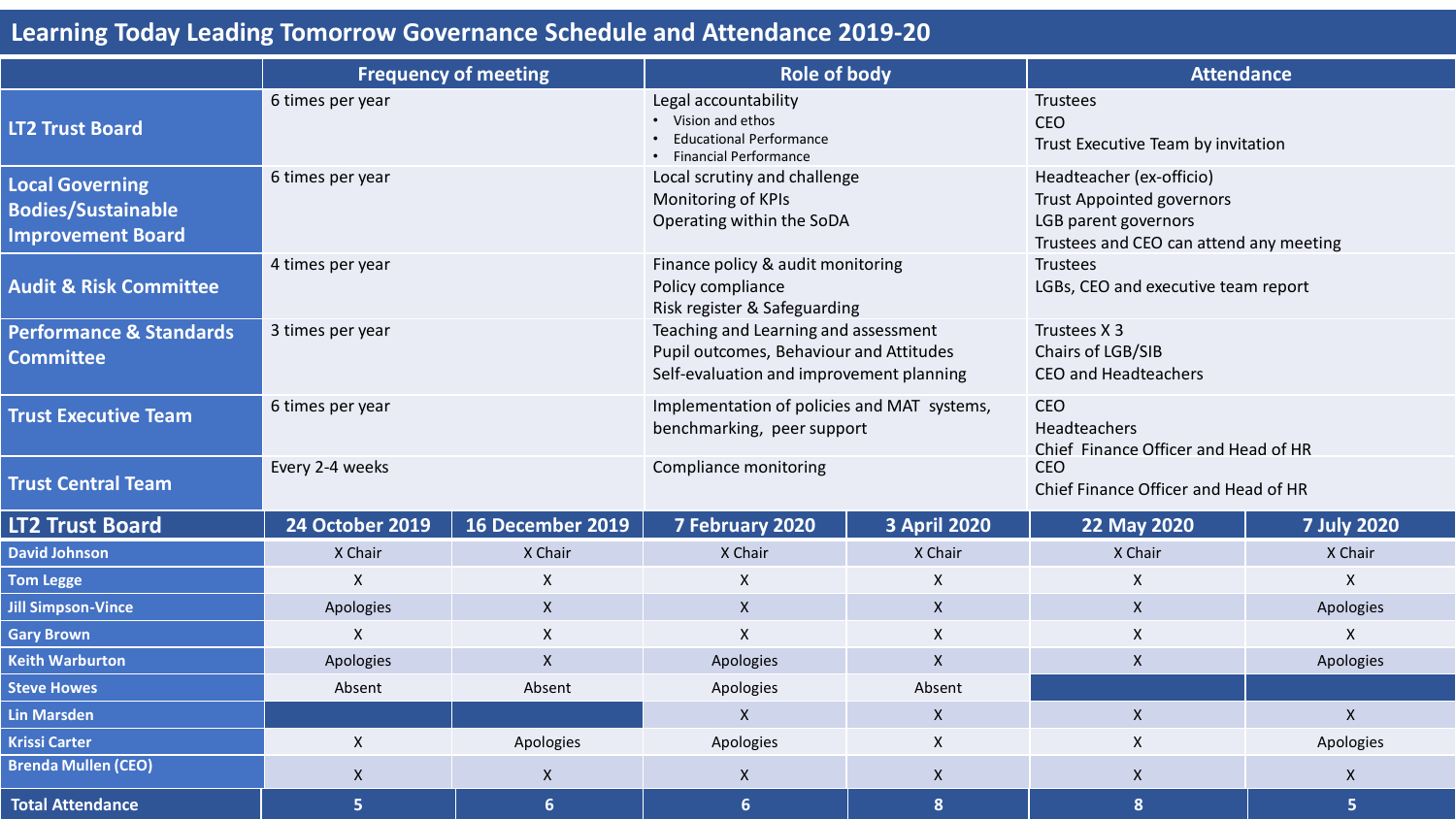| <b>LT2 Audit Committee</b>                        | 29 November 2019                                                                               |                      | <b>31 January 2020</b><br>1 May 2020 |                |                     | <b>23 June 2020</b> |  |
|---------------------------------------------------|------------------------------------------------------------------------------------------------|----------------------|--------------------------------------|----------------|---------------------|---------------------|--|
| <b>Gary Brown (Chair)</b>                         | X Chair                                                                                        | X Chair              |                                      | X Chair        |                     | X Chair             |  |
| <b>Tom Legge</b>                                  | X                                                                                              | $\mathsf{X}$         |                                      | $\mathsf{X}$   |                     | $\pmb{\times}$      |  |
| <b>Jill Simpson-Vince</b>                         | $\mathsf{X}$                                                                                   | $\mathsf{X}$         |                                      | $\mathsf{X}$   |                     | $\mathsf{X}$        |  |
| <b>Brenda Mullen (CEO)</b>                        | X                                                                                              | $\mathsf{X}$         |                                      | $\mathsf{X}$   |                     | $\mathsf{X}$        |  |
| <b>Total Attendance</b>                           | $\overline{4}$                                                                                 | $\overline{4}$       |                                      | $\overline{4}$ |                     | $\overline{4}$      |  |
| LT2 Performance and Standards<br><b>Committee</b> | 4 December 2020<br>(Inaugural with Chair, CEO and Headteachers to<br>agree Terms of Reference) | <b>16 March 2020</b> |                                      |                | <b>29 June 2020</b> |                     |  |
| <b>Krissi Carter (Chair)</b>                      | X Chair                                                                                        |                      | Apologies                            |                | X Chair             |                     |  |
| <b>Tom Legge</b>                                  |                                                                                                |                      | $\pmb{\mathsf{X}}$                   |                | $\mathsf{X}$        |                     |  |
| <b>Keith Warburton</b>                            |                                                                                                |                      | $\mathsf{X}$                         |                | Apologies           |                     |  |
| <b>Lin Marsden</b>                                |                                                                                                |                      | $\pmb{\mathsf{X}}$                   |                | $\mathsf{X}$        |                     |  |
| <b>Steph Looney (RFPS LGB Chair)</b>              |                                                                                                |                      |                                      | Apologies      |                     | $\mathsf{X}$        |  |
| <b>Samirah Roberts (Head of RFSS)</b>             | $\mathsf X$                                                                                    |                      | $\pmb{\mathsf{X}}$                   |                | $\mathsf{X}$        |                     |  |
| <b>Rebecca Butters (Head of RFPS)</b>             | $\mathsf{X}$                                                                                   |                      | $\mathsf{X}$                         |                |                     | $\mathsf{X}$        |  |
| <b>Brenda Mullen</b>                              | X                                                                                              |                      | $\pmb{\mathsf{X}}$                   |                | $\boldsymbol{X}$    |                     |  |
| <b>Total Attendance</b>                           | $\overline{4}$                                                                                 |                      |                                      |                |                     | $\overline{4}$      |  |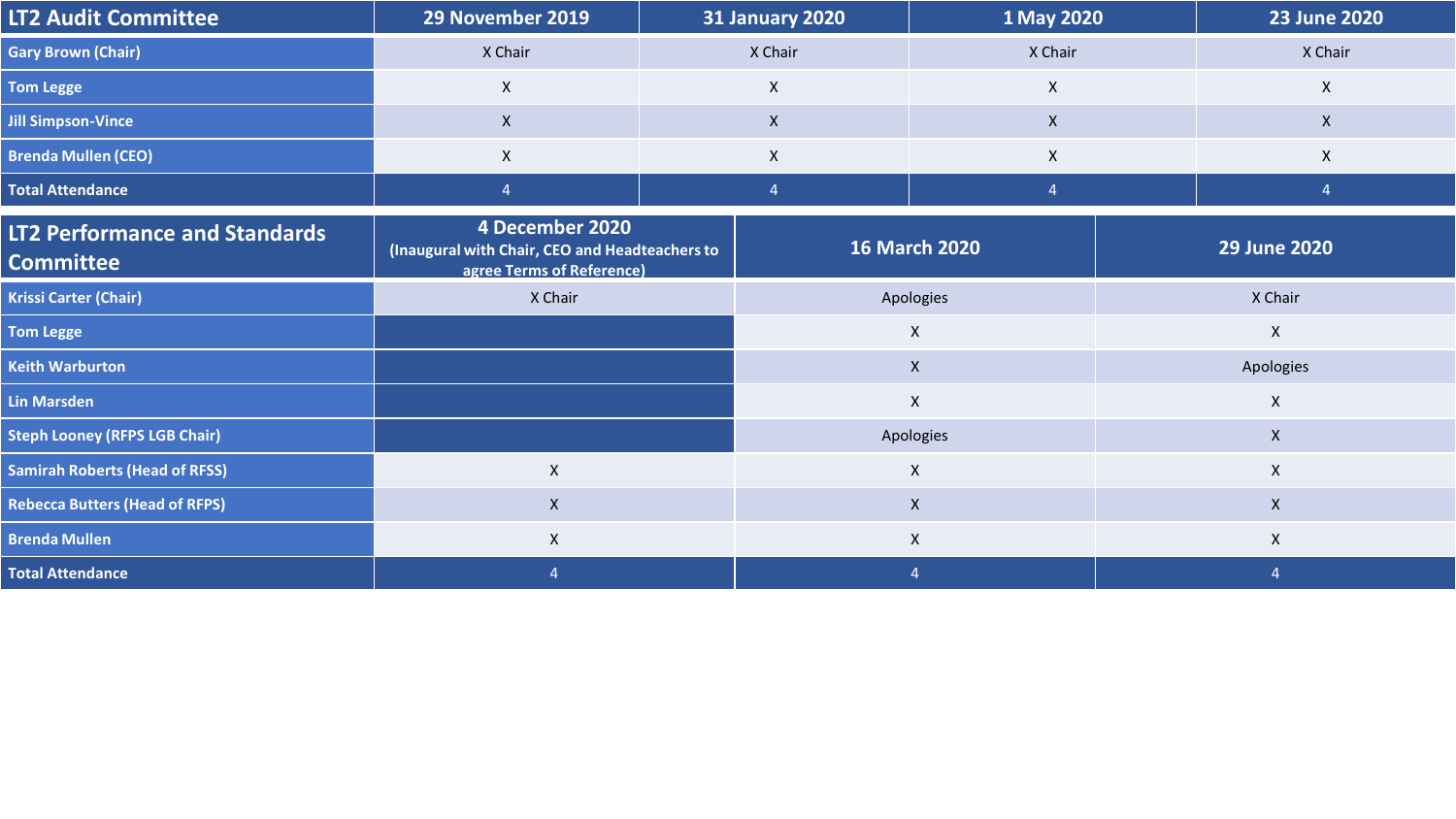| <b>RFSS Sustainable</b>               | Meeting                   |                           |                        |                                                                                           |                 |            |  |
|---------------------------------------|---------------------------|---------------------------|------------------------|-------------------------------------------------------------------------------------------|-----------------|------------|--|
| <b>Improvement Board (SIB)</b>        | 8 October 2019            | 19 November 2019          | <b>30 January 2020</b> |                                                                                           | $1st$ July 2020 | Attended   |  |
|                                       | <b>SIB</b>                | <b>SIB</b>                | <b>SIB</b>             |                                                                                           | <b>SIB</b>      |            |  |
| <b>Tom Legge (Chair)</b>              | X (Chair)                 | X (Chair)                 | X (Chair)              |                                                                                           | X (Chair)       | 4 out of 4 |  |
| <b>Samirah Roberts (Head of RFSS)</b> | $\pmb{\mathsf{X}}$        | $\boldsymbol{\mathsf{X}}$ | X                      |                                                                                           | $\mathsf{X}$    | 4 out of 4 |  |
| <b>Brenda Mullen (CEO)</b>            | $\mathsf X$               | $\boldsymbol{\mathsf{X}}$ | X.                     |                                                                                           | $\mathsf{X}$    | 4 out of 4 |  |
| <b>Heather Roberts</b>                | $\boldsymbol{\mathsf{X}}$ | $\pmb{\times}$            | $\mathsf{X}$           | Full meetings replaced with update meetings<br>between the Headteacher, CEO and Chair due | $\mathsf{X}$    | 4 out of 4 |  |
| Natasha Samra                         | Apologies                 | $\mathsf{X}$              |                        | to proportional governance arrangements put<br>in place for Coronavirus (COVID-19).       |                 | 1 out of 2 |  |
| <b>Rebecca Butters</b>                |                           |                           | Apologies              |                                                                                           | $\mathsf{X}$    | 1 out of 2 |  |
| <b>Martin Bayliss</b>                 | $\boldsymbol{\mathsf{X}}$ | $\pmb{\mathsf{X}}$        | $\mathsf{X}$           |                                                                                           |                 | 3 out of 4 |  |
| <b>Paula Crick</b>                    | Apologies                 | $\mathsf{X}$              | X                      |                                                                                           | $\mathsf{X}$    | 3 out of 4 |  |
| <b>Christina Pratt</b>                | X                         | X                         | Apologies              |                                                                                           | Apologies       | 2 out of 4 |  |
| <b>Total Members Attending</b>        | $6\,$                     | $\bf 8$                   | b                      |                                                                                           | $\mathbf b$     |            |  |